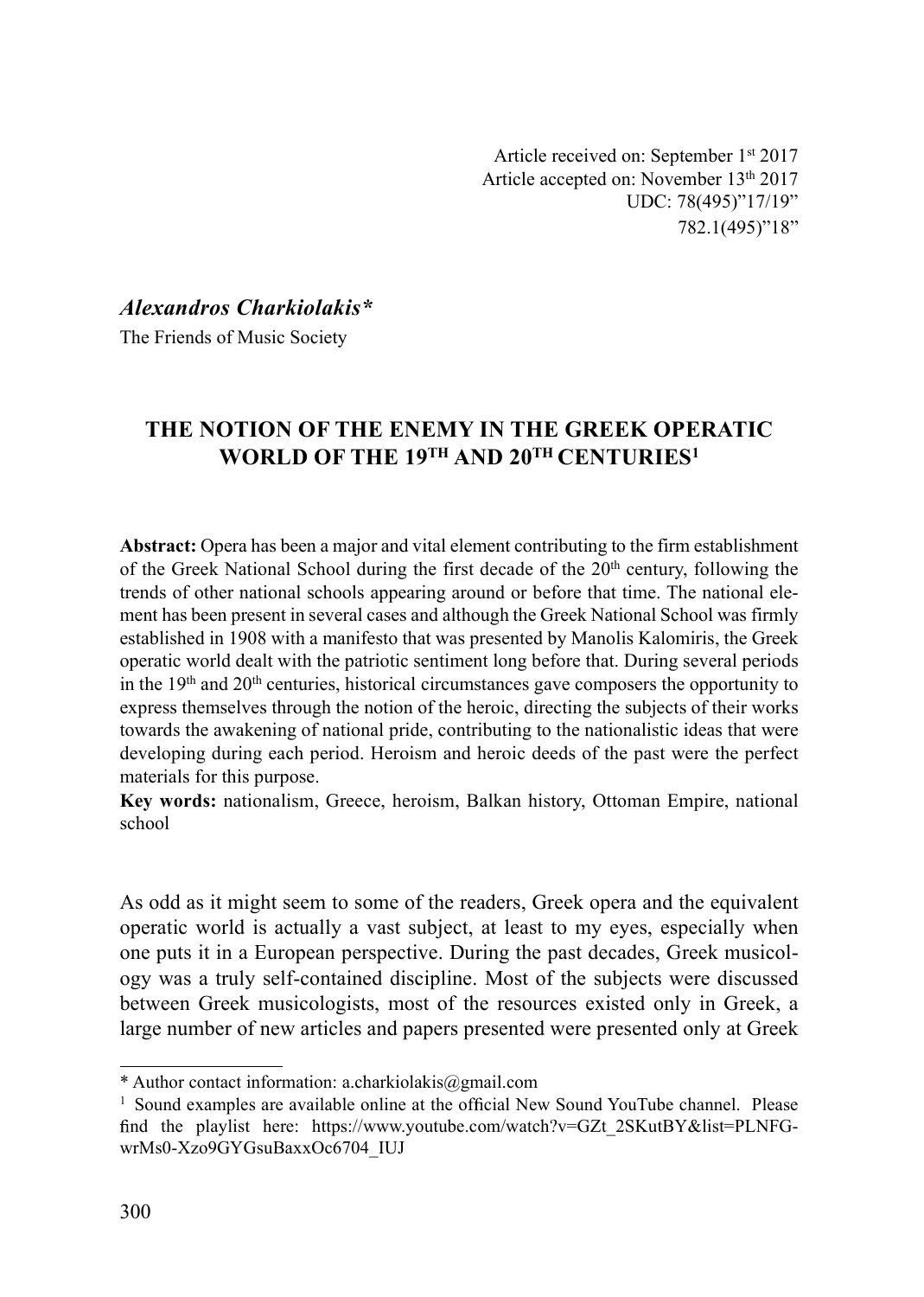conferences and published in Greek musicological periodicals. In general, one could say that our discipline suffered from introversion that made things difficult for others to get to know a quite rich and diverse musical past that actually numbered more than 200 years of history and presence in the European realm.<sup>2</sup>

In order to be able to present as accurately as possible the notion of the enemy in Greek operatic works I will need to discuss in a rather comprehensive way the historical past of this music. In this retrospection, my aim will be to try and connect all those aspects that constitute what one can vaguely describe as Greek operatic history. Eventually, the operatic works that I will focus on will bear, as one might think, the national (or even nationalistic) sentiment that a reader would expect. Therefore, the historical part that I will have to touch upon begins from the birth of art music in the Greek world up to the end of the National School in the early 1960s, when the founder and main representative, Manolis Kalomiris, died.

During the last decades of the  $18<sup>th</sup>$  and mainly in the  $19<sup>th</sup>$  century, art music was an important issue only in the Ionian Islands. Mainland Greece was still under Ottoman occupation, when the outbreak of the War of Independence in 1821 marked a new era that was somehow completed in 1830 when the First Hellenic Republic was established. Actually, the newly born state was established as early as 1827 when Kapodistrias was named the first Governor.<sup>3</sup>

The Ionian Islands (also called Heptanisa) belonged to this geographical part of Greece, which bears a closer connection to what one might recognise as the European spirit. With a quite diverse musical life and with opera being one of the major attractions for the public, the Ionian Islands could be easily identified as the most forward-thinking area of all the parts that were recognised as potential parts of the newly established Hellenic republic. The reason for this European sentiment was the long occupation period under forces such as the Venetians, the French, the Russians, the French again and, from 1807, the British. The Heptanisa remained under British rule till 1864 when they were finally attributed to the Greek State, actually fulfilling the wishes of the population's majority.

Musically, the Ionian Islands had a long established, close connection with Italy with many Italian operatic groups performing there and musicians being trained in Italian conservatoires. Moreover, music venues were established, ven-

<sup>2</sup> See, for instance, Jim Samson, Music in the Balkans, Leiden, Brill, 2013, 302–331.

<sup>3</sup> Resources about the historical events dealt with in this text can be found at books such as Richard Clogg, A Concise History of Greece, Cambridge, Cambridge University Press, 2013, or Tassos Vournas, Σύντομη Ιστορία της Ελληνικής Επανάστασης [A Concise History of Greek Revolution]. Athens: Patakis Editions, 1999.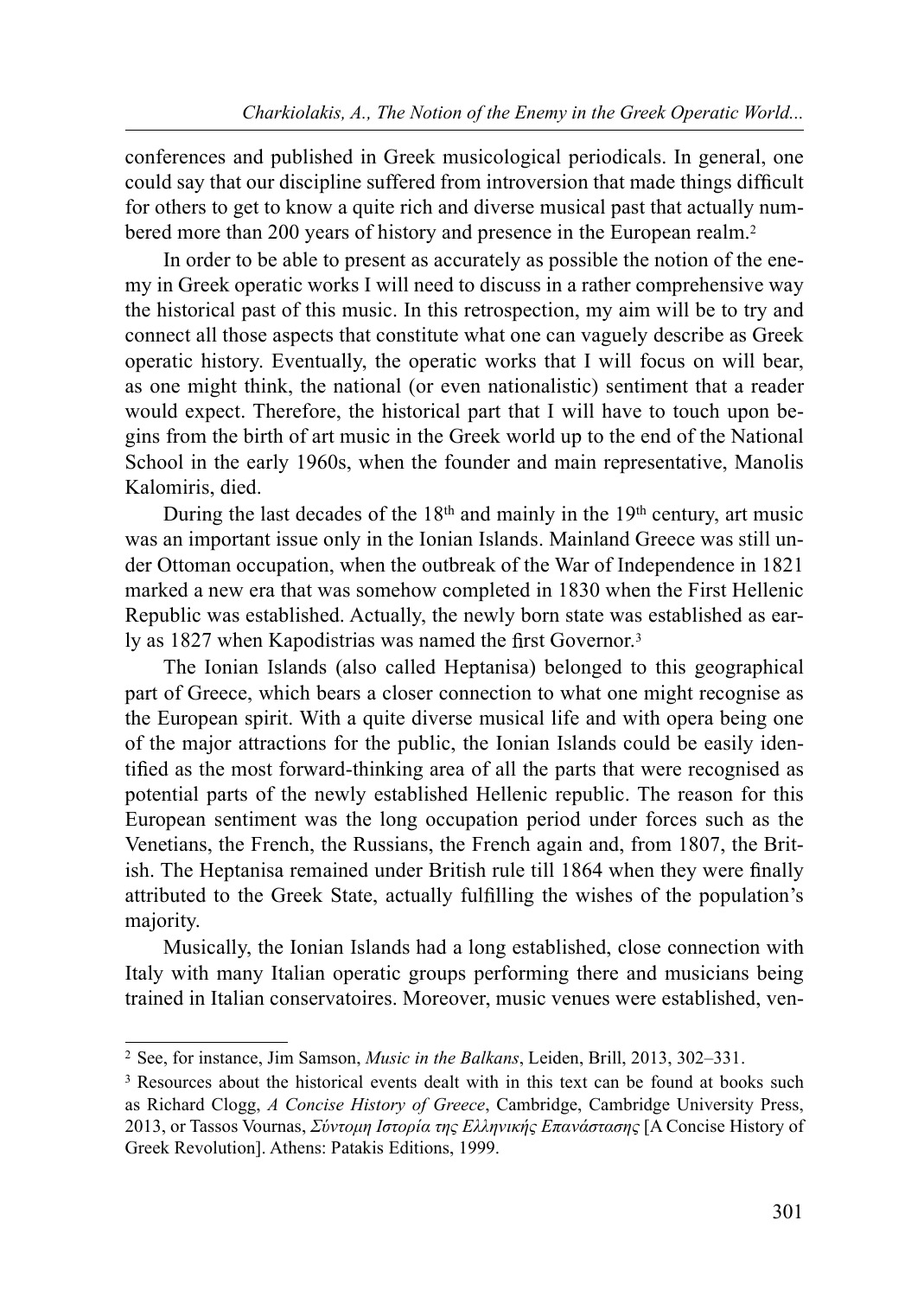ues such as the famous San Giacomo theatre in Corfu which was used as an opera house as early as 1733.

Nothing would have been possible though without the presence of important people. If one would like to assign an absolute starting point to narrate the story of Greek Art Music one could use as a yardstick the birth of Nikolaos Chalikiopoulos-Mantzaros in 1795.<sup>4</sup> He was the first accomplished composer whose musical training took place in Italy, at the Conservatorio San Sebastiano in Naples, a music academy that was renamed later on as the Conservatorio di Musica San Pietro a Majella. There, Mantzaros was taught by Niccolo Zingarelli, a famous composer of his time, and published several of his works in Italian music publishing houses. Mantzaros' fame spread beyond Corfu and he was asked to take over his teacher's position as the director of the Naples Conservatory, an appointment that he had to refuse twice and returned permanently to Corfu. Mantzaros however was not a stranger to Greek audiences as he had presented his works to the Corfiot public even before he went to Naples. In 1815, in San Giacomo he presented an operatic work under the title Don Crepuscolo, actually a one-act *azione comica*, probably the first operatic work ever, written by a Greek composer (until further research proves us wrong). Furthermore, one cannot neglect the fact that Nikolaos Chalikiopoulos Mantzaros is famous for the musical setting of the 'Υμνος στην Ελευθερία (Hymn to Liberty), a poetic work by Dionysios Solomos. The musical setting of this poem, and more precisely the first two stanzas, became the official Greek national anthem in 1865. For the record, Mantzaros' actual work that was adopted as the national anthem was the fifth version of it and the national anthem officially consists of the first 24 of the 158 stanzas that constitute the poem.

As we mentioned before, the San Giacomo theatre in Corfu held operatic productions from the 18th century. Archival research has shown the wealth and diversity of the works that were produced during the 19<sup>th</sup> century, the period that mostly interests as at this moment. Katy Romanou, in her book on the history of neo-Hellenic music, published a long chart of all the productions during the 19<sup>th</sup> century.5 In this exhaustive list one will see works that were performed in Corfu just a few years after their premieres in the major theatres in Europe or almost at the same time as in other renowned lyrical theatres. By simple observation of the performance history of the theatre one can track works by Donizetti, Rossini,

<sup>4</sup> Kostas Kardamis: Νικόλαος Χαλικιόπουλος Μάντζαρος: Ενότητα μέσα στη πολλαπλότητα [Nikolaos Chalikiopoulos Mantzaros: Unity within multiplicity], Corfu, Etaireia Kerkyraikon Spoudon, 2008.

<sup>&</sup>lt;sup>5</sup> Kaiti Romanou, *Έντεχνη Ελληνική Μουσική στους Νεότερους Χρόνους* [Greek Art Music during Modern Times], Athens, Koultoura Editions, 2006, 91–98.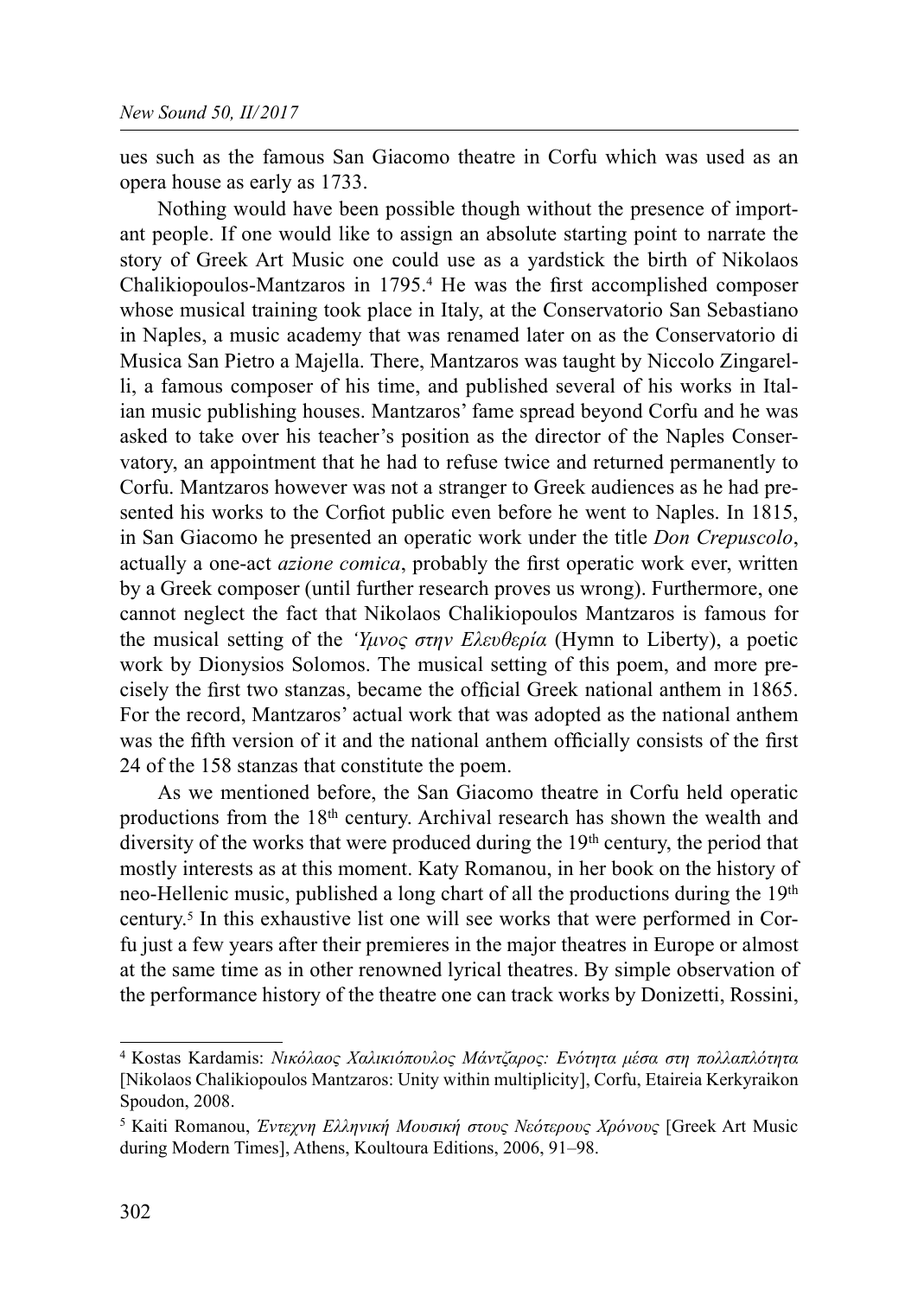Bellini, Cimarosa, Mercadante, Pacini, Verdi but also by Greek composers such as Antonio Liberalis, Nikolaos Mantzaros, Pavlos Carrer, Spyridon Xyndas, Eduardo Labellet, Dionysios Rodotheatos and Spyridon Filiskos Samaras that were staged over the decades.

Another important feature of Ionian musical activity were the first music education institutes, the renowned Philharmonic Societies that were being established. Music started spreading around through these institutions, which played a highly important, instructive role as music schools. Most of these societies exist to this today carrying on the legacy that has been established.<sup>6</sup> The Philharmonic Society of Corfu had the privilege to elect as their lifelong president Nikolaos Mantzaros,<sup>7</sup> who supported them by teaching students pro bono and by reaching a substantial agreement with the San Giacomo theatre so that Greek musicians might join forces with Italian or French operatic groups that performed at the theatre. This was doubly important: firstly, Greek musicians secured some kind of employment and secondly, they gained important and valuable experience playing next to professional musicians.

Another important year in the realm of Greek art music history was 1829 when Pavlos Carrer was born in Zante.<sup>8</sup> He proved to be one of the most important composers of the operatic world of his time. His compositions dealt largely with patriotic sentiment, although they were composed initially in Italian librettos. Carrer studied in Corfu with Mantzaros, and later on moved to Milan where he tried to establish a career. His music was performed at the Carcano Theatre and the Alla Canobianna Theatre but Carrer was not satisfied with the progress of his career and the opportunities coming his way. He decided to return to Zante and remained there till the end of his life. In 1858, he composed  $M\acute{\alpha}p\kappa$   $\alpha\bar{\gamma}$  $\tau \sigma \alpha \rho \eta \varsigma$  (Markos Botsaris),<sup>9</sup> a work with several influential outcomes that, nevertheless, suffered a rather unfortunate fate with a large part of its orchestration being lost. In it, Carrer incorporated his famous  $\Gamma \varepsilon \rho \rho \Delta \eta \mu o \varsigma$  (Old Man Dimos) song as an aria. Many believed that this was a folk song that Carrer had adopted – a common misunderstanding. Carrer composed this aria genuinely and on a text by Aristotelis Valaoritis. This aria was successful enough to have a career of its own, being extracted from the body of the opera and performed widely and in many various contexts and occasions. The compositional and performance

<sup>6</sup> See also Stelios N. Tzermpinos, Φιλαρμονικά Ζακύνθου (1816–1960) [About Philharmonics in Zante (1816–1960)], Zante, Filomousiki Kinisi Zakynthou, 1996.

<sup>7</sup> Kaiti Romanou, Έντεχνη Ελληνική, op. cit., 86–87.

<sup>&</sup>lt;sup>8</sup> Avra Xepapadakou, Παύλος Καρρέρ [Pavlos Carrer], Athens, Fagotto Books, 2013.

<sup>9</sup> Markos Botsaris (1790–1823) was a hero of the Greek War of Independence who was killed near the city of Mesollongi, in the Battle of Kefalovriso.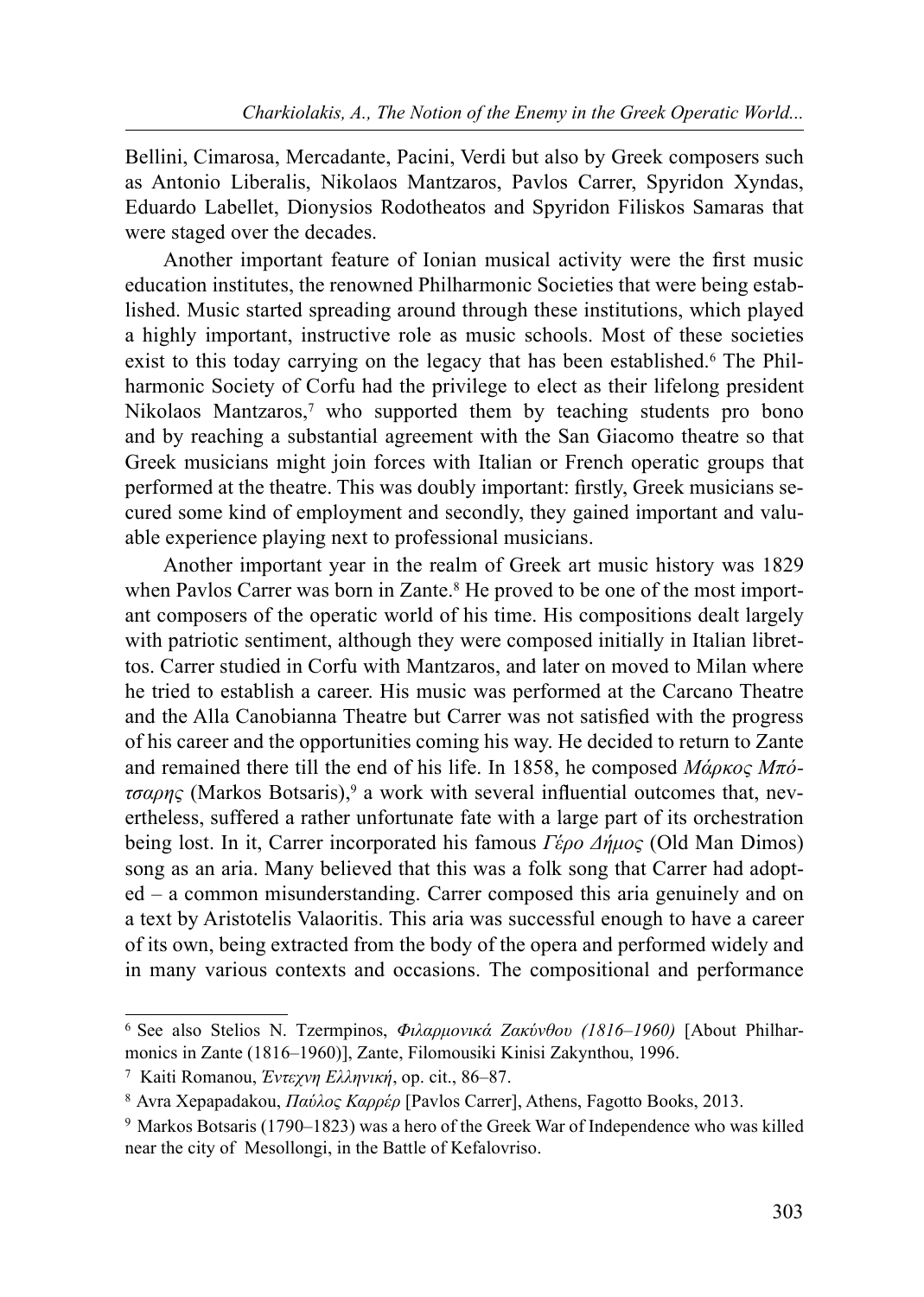history of this specific aria is an obvious symptom, a clear structural element of a newly arisen national school. Markos Botsaris was a hero of the Greek Revolution and a perfect icon for a nationalistic opera, even if this was composed on an Italian libretto. Markos Botsaris was premiered in Patras in 1861 with huge success. In the following years, Carrer would compose a series of other operas with Κυρά Φροσύνη (Lady Frosyni), Δέσπω (Despo) and Μαραθών – Σαλαμίς (Marathon-Salamis) about subjects that referred to the glorious past.

An important event for the Greek operatic world occurred in 1867 when Spyridon Xyndas presented to the public his work Υποψήφιος Βουλευτής (Parliamentary Candidate) on a Greek libretto. The work was performed in the San Giacomo theatre and this was the first ever opera that was written directly upon a Greek text, breaking ground with the contemporary trend of those times that had to do with Italian librettos being the favourite material for an opera setting. This was a move towards a new era.

Moving somehow away from the Ionian islands and in 1872, the young state had the privilege of benefitting with the establishment of the Athens Conservatoire which was re-organized on a more professional level in 1891. Musical interest gravitated towards Athens, which had as a driving force a primitive bourgeoisie that needed to establish itself. During the last decades of the  $19<sup>th</sup>$  century, Spyridon Filiskos Samaras<sup>10</sup> became one of the most prominent figures on the Greek but, most importantly, on the European musical scene. He was born in 1861 and studied music in Corfu with Spyridon Xyndas, who suggested that the young Samaras move to Athens to continue his studies in the Athens Conservatoire, which he did in 1874. In 1881, he moved to Paris to pursue further studies with Leo Delibes. In 1885, he moved again in order to reside in Italy. His talent earned him success and in 1886, his opera *Flora Mirabilis* was performed at the Carcano Theatre in Milan, and then at La Scala the following year. Samaras was considered one of the important representatives of the *verismo* movement in Italy. Among his operatic works one can find Medge, Rea and La Martyre. An important moment in Samaras' career was when he was chosen to compose the *Ολυμπιακός Ύμνος* (Olympic Hymn) for the first modern Olympiad that was held in Athens in 1896.<sup>11</sup> In the hope that he could be nominated as a professor or even as the director of the Athens Conservatoire, he decided to move back to Athens in 1911. Unfortunately, neither of the posts materialised, and we find

<sup>10</sup> Giorgos Leotsakos, Σπύρος Σαμάρας 1861–1917: ο μεγάλος αδικημένος της έντεχνης ελληνικής μουσικής, δοκιμή βιογραφίας [Spiros Samaras 1861–1917: The great underclassed of Greek art music, an attempt at a biography], Athens, Benaki Museum Editions, 2013.

<sup>&</sup>lt;sup>11</sup> Alexandros Charkiolakis, "Music in the first modern Olympiad in Athens in 1896: Cultural and social trends" in Mousikos Logos 1 (2014), http://m-logos.gr/downloads/articles/ i0001/m-logos-i0001-a0009-charkiolakis.pdf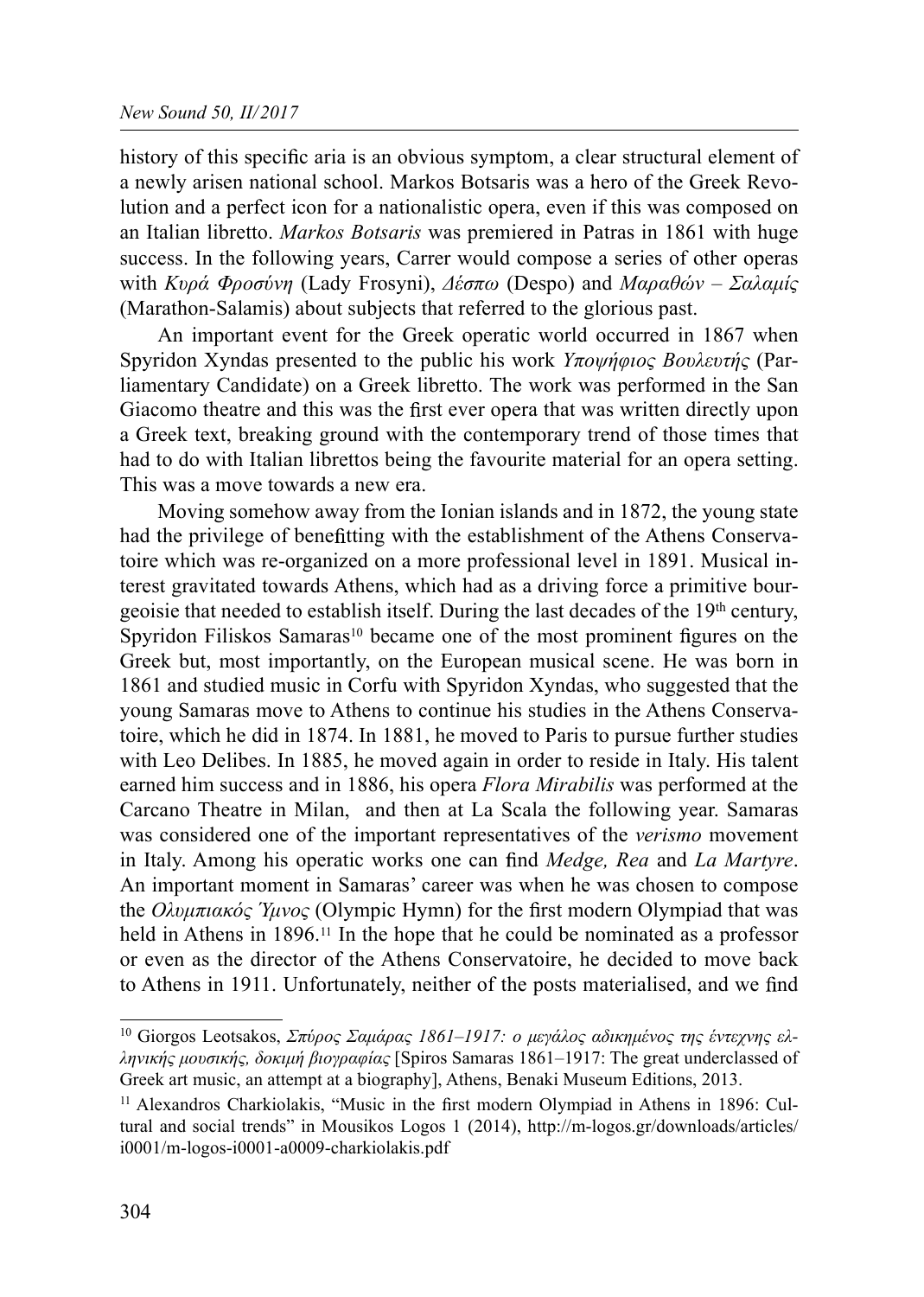Samaras struggling financially and deciding to take up operetta compositions in order to survive. The composer died prematurely in 1917.

Also very important for Greek music was the Lambelet family. Originally from the Ionian Islands, the Lambelets produced a remarkable succession of important musicians such as Eduardo, Napoleon, Ludovikos, Korina and, lastly, the extremely important Georgios Lambelet. This last member, Georgios, was actually the first who touched upon the need for the establishment of a national school, for a movement that would sound purely Greek in every aspect. He published a series of articles in 1901 on this issue, laying the groundwork for discussion and thought on the subject.

The establishment of the Athens Conservatoire brought forward the need for the inauguration of a symphonic orchestra, one of the most important issues for the Conservatoire's Board of Directors. This shortly became a reality with an orchestra being established in 1897 under the baton of violin professor, composer and conductor Frank Choisy. This introduced another important element: many of the Conservatoire's professors were foreign and had come from a different cultural background, more progressive than the Athenian one, bringing an air of cosmopolitanism that was so much needed – at that time – among the small Athenian bourgeoisie.

Another major issue that was meant to be dealt with was the need for the establishment of a, more or less, permanent lyrical theatre along with the Orchestra. The First Hellenic Melodrama was founded in 1887, but lasted only until 1888, a short-lived establishment that was formed in order to produce  $Y_{\pi o}$ ψήφιο Βουλευτή by Spyridon Xyndas. The Second Hellenic Melodrama was also short-lived since it was established in 1888, and remained open till 1890. In 1894, the composer and conductor, Dionysios Lavrangas, arrived in Athens in order to take over the direction of the Athens Philharmonic Society Choir.12 He established the Third Hellenic Melodrama in 1898 and the first performance of the ensemble was held in 1900 with La Boheme. This operatic group was far more vibrant and managed to remain active until 1935, performing more than 50 different productions over those years.

A major shift on the Greek musical scene occurred in June 1908, when the young composer Manolis Kalomiris was invited to perform some of his works before the Athenian public in the Athens Conservatoire's main concert hall. Kalomiris was already famous for his writings in the  $Novu\alpha\zeta$  (Noumas) journal<sup>13</sup>, a

<sup>&</sup>lt;sup>12</sup> For a history about all the phases of the Hellenic Melodrama also see Dionysios Lavrangas, Τα απομνημονεύματά μου [My Memoirs], Athens, Govostis, 2009.

<sup>&</sup>lt;sup>13</sup> About the background of this historical journal see G. H. Kalogiannis, Ο Νουμάς και η εποχή του 1903–1931 [Noumas and Its Time 1903–1931], Athens, Epikairotita, 1984.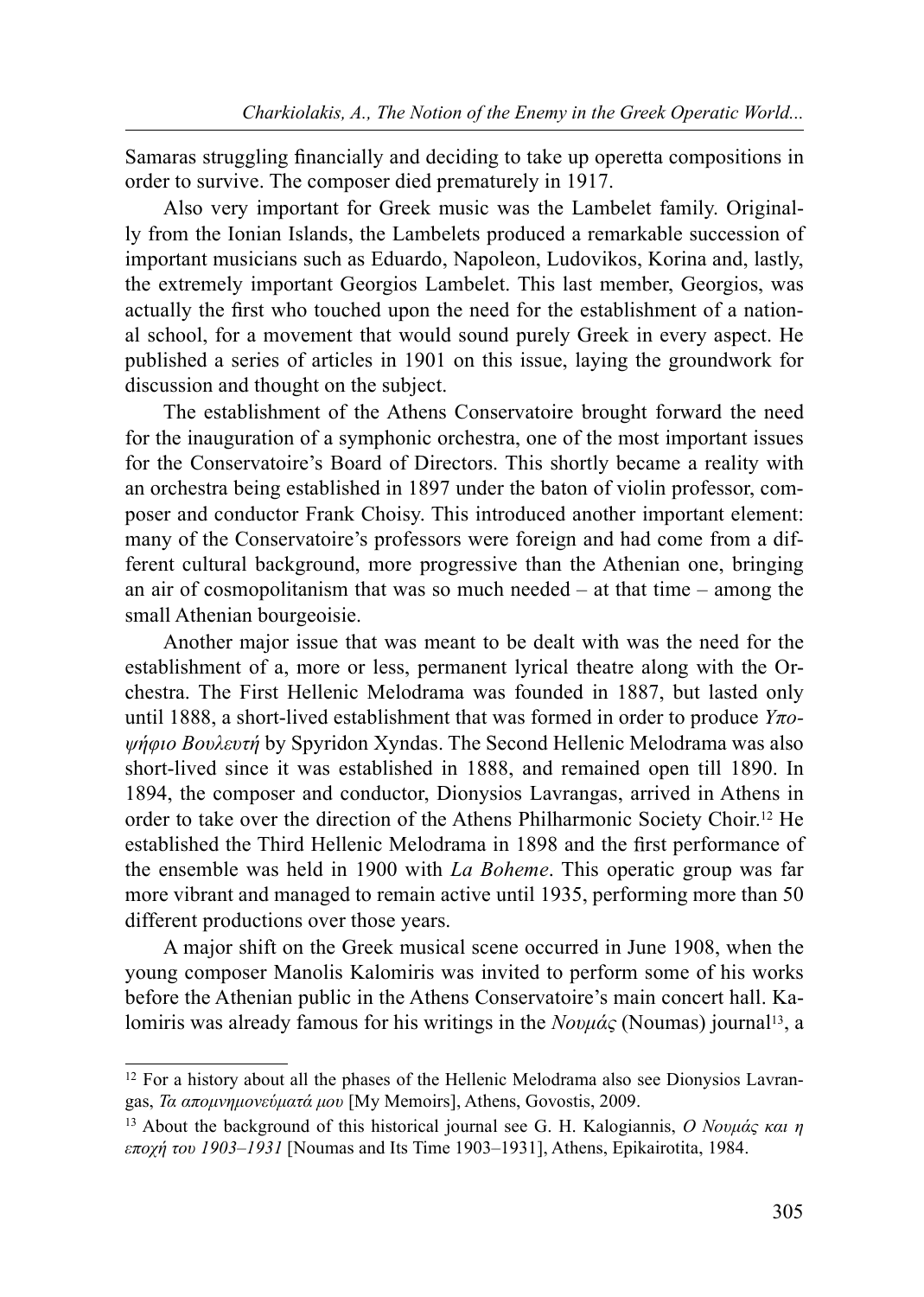periodical that was in favour, as Kalomiris was, of the demotic language movement. Within the boundaries of this concert, Kalomiris, instead of the usual programme notes for the works that were to be performed, wrote and published a manifesto with his beliefs for a truly national Greek musical idiom. The road towards the establishment of a national school movement was open and it was meant to be completed when Kalomiris moved permanently to Athens in 1910 and appointed as piano professor in the Athens Conservatoire. He ruled the Greek musical scene till 1962, the year of his death.<sup>14</sup>

At this instant, it would be interesting to mention just briefly what was going on in the field of modernism as well. Dimitris Mitropoulos, the famous to-be conductor, and Nikos Skalkottas seemed to be very capable of keeping up with all the new trends, despite the fact that their music was not among the premium choices of the Athenian public. The modernist idiom in Greece was obviously under-represented, with the nationalist composers becoming more powerful. In any case, modernist composers were not really focused on the operatic idiom. It was only Mitropoulos that composed a very interesting work, namely Soeur Beatrice. Skalkottas, on the other hand, perceived today as the truly important composer he is, composed in a wide, very self-contained and, in a sense, unique idiom of serialism, without however abandoning his tonal musical language.

Going back to Kalomiris and the national school, one will see that the work that actually established the idiom was an operatic one,  $\Pi \rho \omega \tau \omega \rho \alpha \sigma \tau \rho \rho \alpha \zeta$  (The Masterbuilder). Kalomiris composed a total of five different operatic works (or musical dramas or music tragedies, as he used to call them, influenced by his Wagnerian beliefs).

The historical circumstances that unfolded in the course of a long period prove that in the first three decades of the  $20<sup>th</sup>$  century, Greece was a country that was constantly trying to expand. This was achieved through warfare and diplomatic decisions. Nevertheless, the far-fetched "Great Idea" for a country that would be surrounded by two continents and five seas was never accomplished since the Asia Minor expedition turned into an Asia Minor disaster in 1922.

The Greek musical world in the  $20<sup>th</sup>$  century saw the establishment of two new conservatoires, namely the Hellenic Conservatoire and the National Conservatoire, both of them being founded consecutively by Kalomiris, increasing the number of schools offering a music education in Greece to three. The

<sup>&</sup>lt;sup>14</sup> For the life and work of M. Kalomiris refer to Manolis Kalomiris, Η ζωή μου και η τέχνη μου, απομνημονεύματα 1883–1908 [My Life and My Art, Memoirs 1883–1908], Athens, Nefeli Editions, 1988 and also Nikos Maliaras and Alexandros Charkiolakis (Eds.), Μανώλης Καλομοίρης: 50 χρόνια μετά [Manolis Kalomiris: 50 years after], Athens, Fagotto Books, 2013.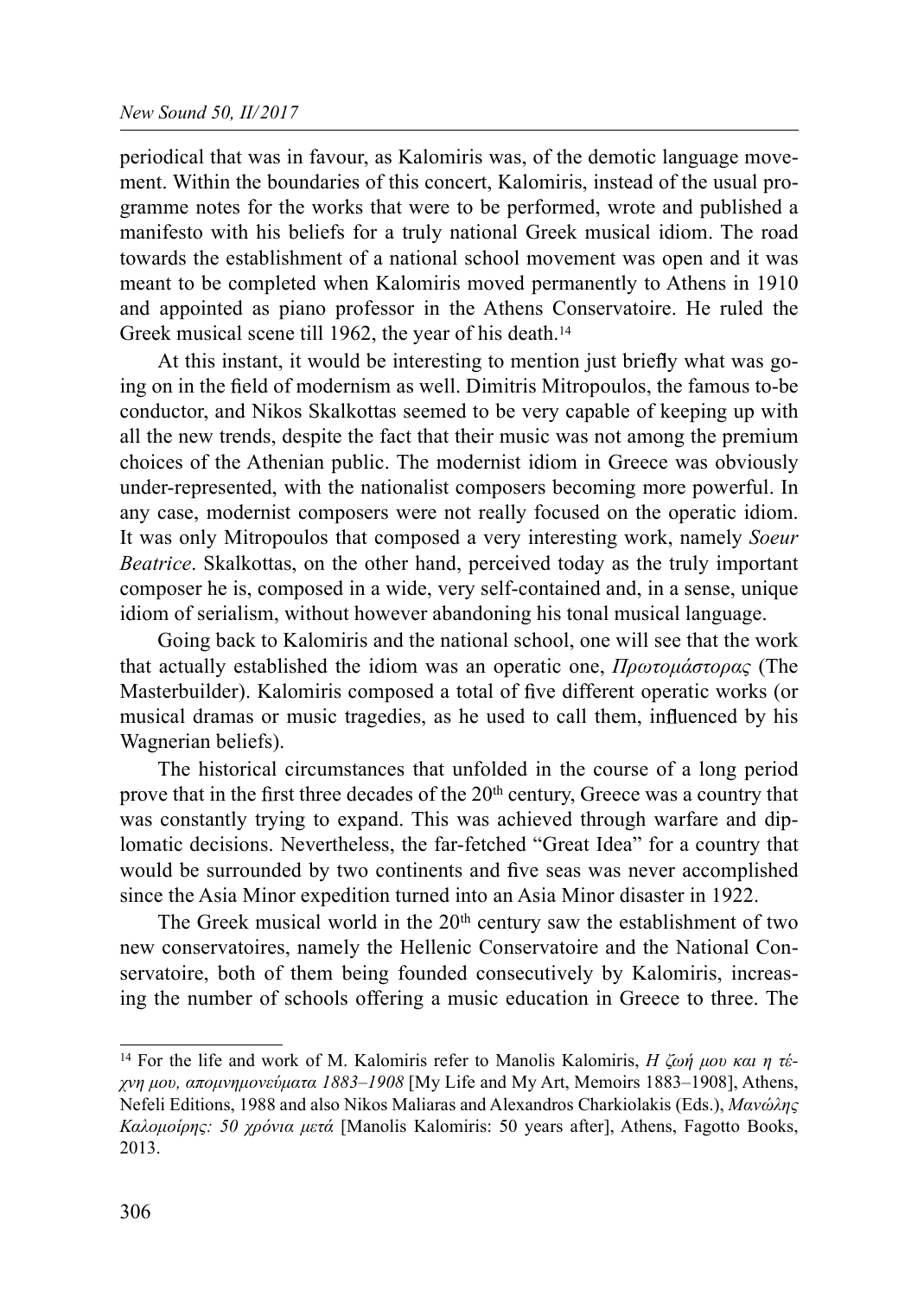dream of having a permanent symphony orchestra was always there. All three establishments (the Athens Conservatoire, Hellenic Conservatoire and National Conservatoire) were endeavouring to create their own orchestras, sometimes combining forces and sometimes splitting into parts. The orchestra that mainly remained in force and had a more or less continuous presence was that of the Athens Conservatoire, working at a nearly professional level for the most of time.

After a long but, I believe, necessary digression we are now returning to our main subject. The operatic output was not that rich during the  $20<sup>th</sup>$  century, especially if one compares it to that of the 19<sup>th</sup> century. The reason for this is easy to understand: operatic production required funds to be available (especially since there was no established state opera house) and involved a great risk for the organizers. However, during the late 1930s, a state lyrical theatrical company was established as a separate branch within the frame of the National Theatre. Dionysios Lavrangas, the pioneer who greatly supported and worked towards the establishment of a permanent operatic schema, died before seeing his efforts coming to fruition and before the Greek National Opera received a separate, individual status.

The national element in music was in a decline of some sort in the years following the Civil War (1946–1949). Musicians experimented with new trends and Greece, being a country that was in the Western sphere of influence, moved towards new perspectives. The national school was, in a sense, something of an institutionalized foundation that came to an unofficial but very true end with the death of Manolis Kalomiris in 1962.

After this overview of the Greek musical world till the early 1960s and the, more or less expected, end of the national school era, I will focus on a few of those works that contain the element of the enemy, the rival. I have chosen to showcase operas by composers that the reader might somehow be familiar with so far. In these works, the enemy is either portrayed as a figure, an active icon or is even spoken of briefly. However, in most of the cases, the enemy is used as the opposite icon of the hero, thus someone or a concept that exists in order to highlight the virtues of the main character. Therefore, we come across a rather persistent, manichaeistic approach.

Taking things chronologically, I will start our journey through some specific examples. I would like to touch upon the case of Pavlos Carrer and two of his operas, namely Δέσπω and Κυρά Φροσύνη. In the one-act Δέσπω Carrer tells the story of a valiant woman, Despo from Souli, a village that has rebelled against Ali Pasha. Despo, fights "like a man", as it is declared in the libretto, along with other women from Souli. Unfortunately, her husband Giorgos Botzis dies on the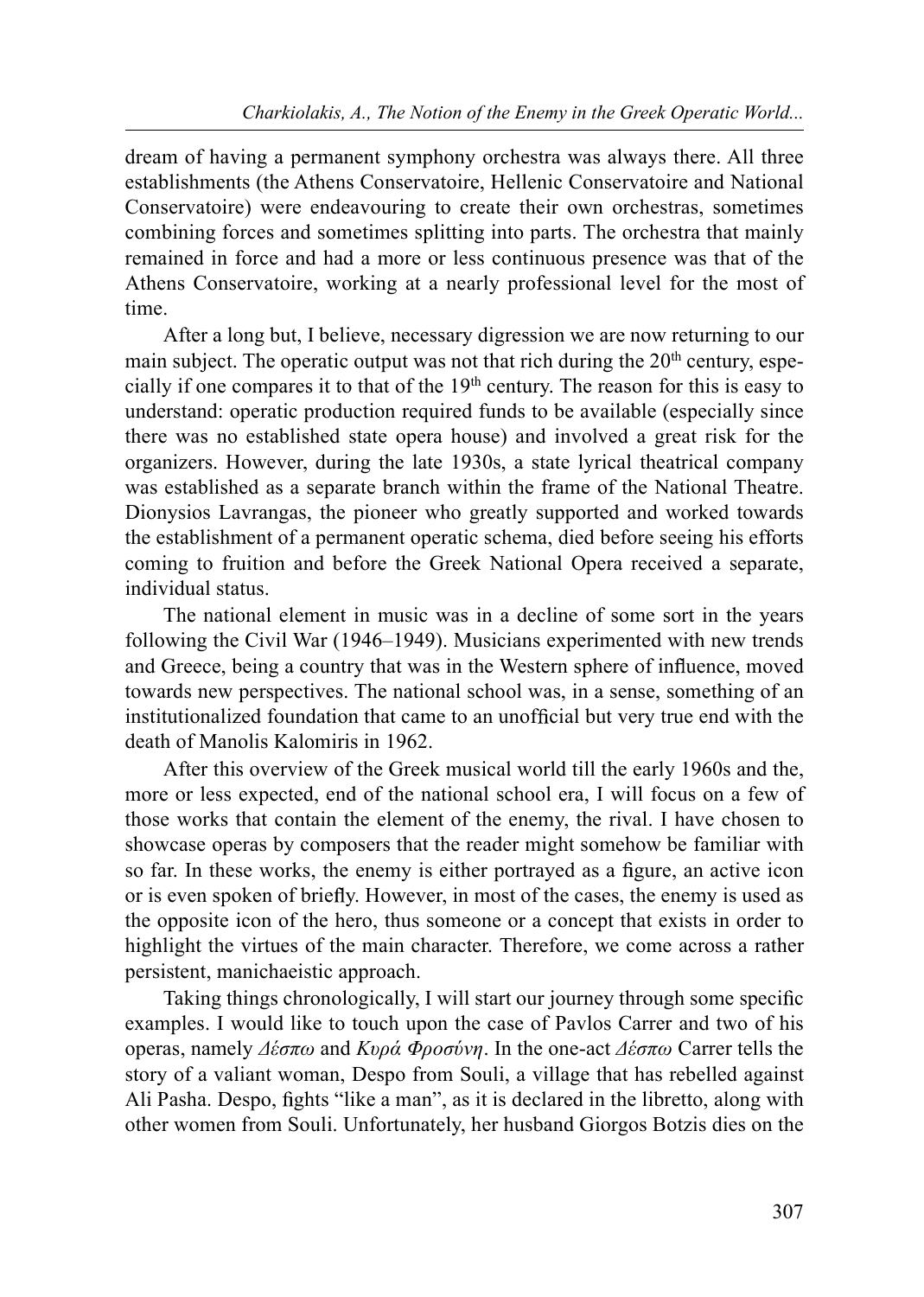battle field. She asks how he was killed and Lambros, his beloved friend, mentions that he was wounded in the chest. Despo, full of pride, shouts that he died like a hero for Liberty, and vows that she will have vengeance on his murderers. The Ottoman army comes closer and surrounds Souli. Despo and the other women lock themselves up in a nearby castle and when the enemies break in, Despo lights the fuse and blows up the castle, sacrificing herself and the other women. With her sacrifice though she manages to take with her a substantial number of the Turkish troops. This is portrayed as a truly heroic deed.<sup>15</sup>

The time frame and conditions are clear: the Turks are the enemy and the Greeks are the oppressed heroes. Here, I would draw attention to two examples from the work and especially from the libretto, which was written by Antonis Manousos, which actually portray the enemy. The first is the moment when Despo is informed about the death of her husband. This devastating moment for the heroine is illustrated in the text by her notion that the soil of her homeland has been contaminated by the barbarian Asians. And she continues "Holy Cross shine and you Liberty quail not, the Greeks are fighting now". The significance of the religious sentiment and the religious superiority of the Christian faith are being invoked and actually this is connected to the race; the Turks are referred to as barbarians compared to Greeks. The second example is in the battle scene of the work. One reads in the libretto the use of the historically charged phrase "Liberty or Death", a widely appreciated statement that was common amongst the rebels during the Greek War of Independence, demonstrating the will to liberate and unite the homeland. By using a historically significant phrase such as this, the composer (and the librettist) make a clear statement.

In terms of the music material that is used in order to build tension, the composer remains in the Italian musical world. Nevertheless, there are significant moments where the composer goes a step further by using a clearly similar musical quotation that seems to derive directly from the long history of Greek folk tunes. A moment like that occurs for instance during the "Liberty or Death" part of the work, where the composer enriches this significant phrase with a clearly folk-like, yet still elaborated tune.

In the other opera by Carrer that I would like to examine, namely  $K\nu\rho\alpha$  $\Phi$ ροσύνη, the synopsis is as follows: the Greek Frosini is the mistress of Muhtar, the son of Ali Pasha. She has abandoned her husband and children in order to be with Muhtar. They live together in Ali Pasha's palace in the city of Ioannina. Ali Pasha is secretly in love with Frosini and confesses this to his sidekick Tachir. The latter advices him to get rid of Muhtar by sending him on a war expedition in Romylia. Ali Pasha does so. Before Muhtar leaves, Frosini confesses that she

<sup>&</sup>lt;sup>15</sup> Avra Xepapadakou, Παύλος Καρρέρ, op. cit., 337–342.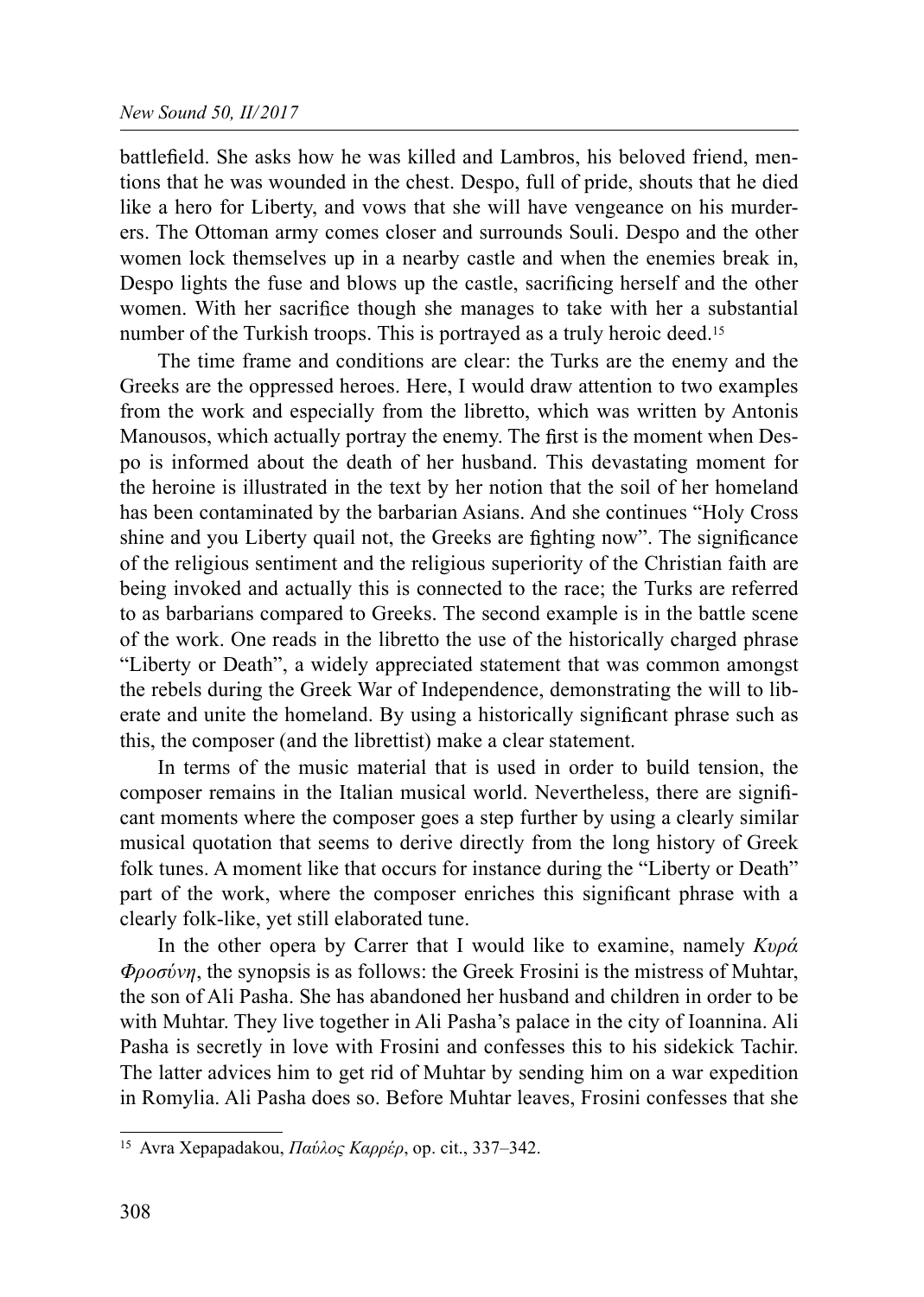is determined to abandon him and return to her husband. After Muhtar leaves, devastated by the news, Ali Pasha appears to confess his love for her. She rejects him and Ali Pasha orders her imprisonment. After several days, Ali Pasha asks if Frosini has lost her courage in jail but the answer is negative. Then, he decides to kill her along with 17 beautiful virgins he has captured in the occupied city of Ioannina. Suddenly, Ignatios, the bishop, appears and asks Ali Pasha to release Frosini. Ali Pasha refuses, while Muhtar returns victorious from his expedition. Muhtar hears about Frosini's condition and denies his father who orders him to be arrested and jailed along with Frosini. In the final act, the bishop Ignatios visits Frosini's cell to hear her last confession. Suddenly, Ali Pasha appears with her two children threatening to kill them. Frosini cannot bear the pressure and dies. Ali Pasha is furious and Ignatios asks for the body to be buried according to Christian ritual<sup>16</sup>

Pavlos Carrer portrays the character of Ali Pasha as a ruthless man without moral boundaries, a superficial character blinded by his passions. In an aria, Ali Pasha announces that he is going to steal Frosini because he is not afraid of fate and vows by the Quran that she will be his. Here, there is a semantic interest: Ali Pasha vows on the Quran that he will perform such a terrible act. One can probably identify a logical leap. No one would have vowed on a sacred text that he would perform a terrible act. Still, a "barbarian" like Ali Pasha does so and he remains unpunished. In the next example, Frosini confesses her sins to Ignatios. She asks for God to forgive her and Ignatios blesses her with forgiveness through prayer. Even the love song of Muhtar cannot distract her from her prayer. Carrer juxtaposes the distinction between the two religious worlds, a notion that distinguishes good from evil.

Spyridon Filiskos Samaras composed Rea in 1908 and in it he interpolated his own *Ολυμπιακός Ύμνος* (Olympic Anthem). The story of Rea takes place on the island of Chios, which was under Genoa's rule in the 1400s. The opera starts with Lysias beating a Saracen at wrestling and the Genoese governor Spinola along with the Venetian Guarcha congratulates him. This opera is actually a love-story in which Rea, the second wife of the governor, and Lysias are secretly in love. Daphne, Spinola's daughter from his first marriage, is desperately in love with Lysias. Moreover, Guarcha is jealous of Lysias because he loves and admires Rea. He is an important character in the opera because he sets up a series of manipulations in order to separate Rea and Lysias. He suggests that Spinola marries Daphne to Lysias in an attempt to unite the Genoese and the Greeks against the Saracens. Guarcha, in a rage of jealousy, gives a ring to Rea that contains poison. She finally agrees to the marriage between Lysias and

<sup>16</sup> Ibid., 311–320.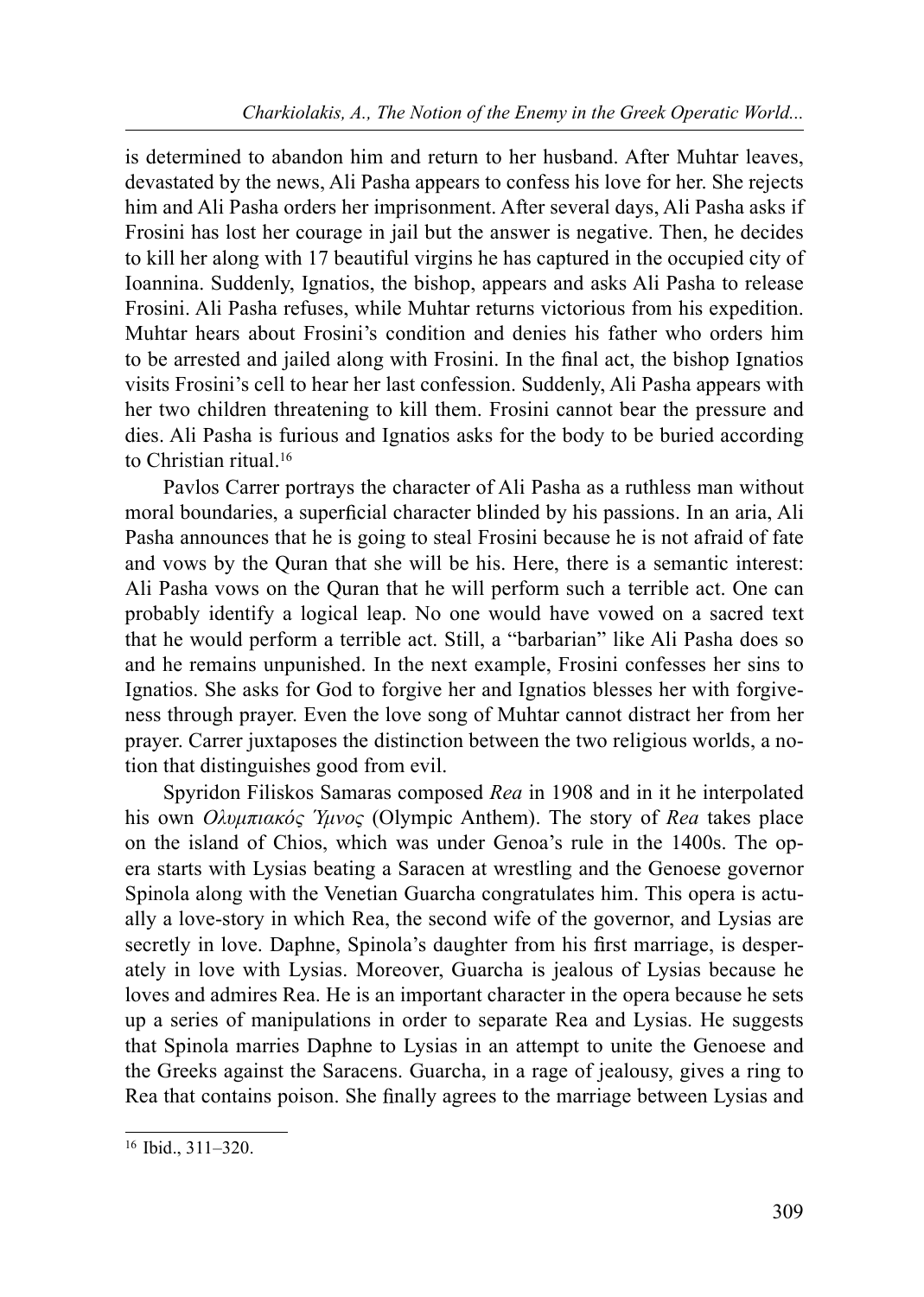Daphne because she is forced and blackmailed by Guarcha who knows about her infidelity to Spinola. Lysias however fends off Daphne, feeling betrayed and jealous about Rea's attitude. After a series of explanations between Rea and Lysias, they decide to flee Chios in Lysias' boat and they plan to meet at dawn on the shore. Guarcha hears about the plan and blinded by rage arrives at the meeting place and kills Lysias. Rea, devastated by Lysias's death, inhales the poison that is hidden in her ring and dies beside him in a more or less Wagnerian impulse and setting. Daphne mourns for the loss of her happiness.17

One might think that in this opera it is only a love story that is being told. The icon of the enemy is not so present. However, there is an interesting moment that I would like to draw attention to, and it is the moment when the Genoese governor Spinola, praises the valour of Lysias and asks him to help unite the Greeks and Genoese against the Turks and Saracens. Spinola, mentions that it is a great honour for him that he reconstructed this ancient stadium where Lysias beat the Saracen and that he is very happy that the winner is from the glorious race of the Greeks. He asks for Lysias's help to unite the Greeks and Genoese against the Muslims. In the most manichaeistic way, Samaras uses an analogy of the West (Greeks and Genoese) against the East (Saracens and Turks) by making a distinction between the cultures. By mentioning the fact that he, a Genoese, reconstructed the ancient stadium he associates himself and his compatriots with, which someone in the West would recognise as the eternal western spirit and civilisation, he posits it against the barbarian ways of the Muslims and the East. The constant antagonism of West against East reoccurs, albeit only briefly.

I will now proceed to present some examples from operas by Manolis Kalomiris, the most influential composer of the nationalistic movement. I shall start backwards on the timescale of his compositional work and discuss his last operatic work Κωνσταντίνος Παλαιολόγος (Konstantinos Palaiologos), which was composed on a text by Nikos Kazantzakis. This was the second operatic achievement of Kalomiris that was based on a Kazantzakis text, the first being Πρωτομάστορας (The Masterbuilder).

The reason for taking things backwards is because the subject matter of the work has to do again with the nation that has been portrayed – either directly or indirectly  $-$  in all the previous operas as the enemy, the Turks or, rather, Muslims. In Κωνσταντίνος Παλαιολόγος, Kalomiris presents the last days before the fall of Constantinople. During the last moments of the work this is re-enacted in the most skilful way. It is an opera about bravery and heroism, which Kalomiris managed to compose just a few months before his death. In a generous gesture,

<sup>&</sup>lt;sup>17</sup> More information on the booklet included on the CD recording of Rea. Spyros Samaras Rea, Lyra Company, 5202483105325.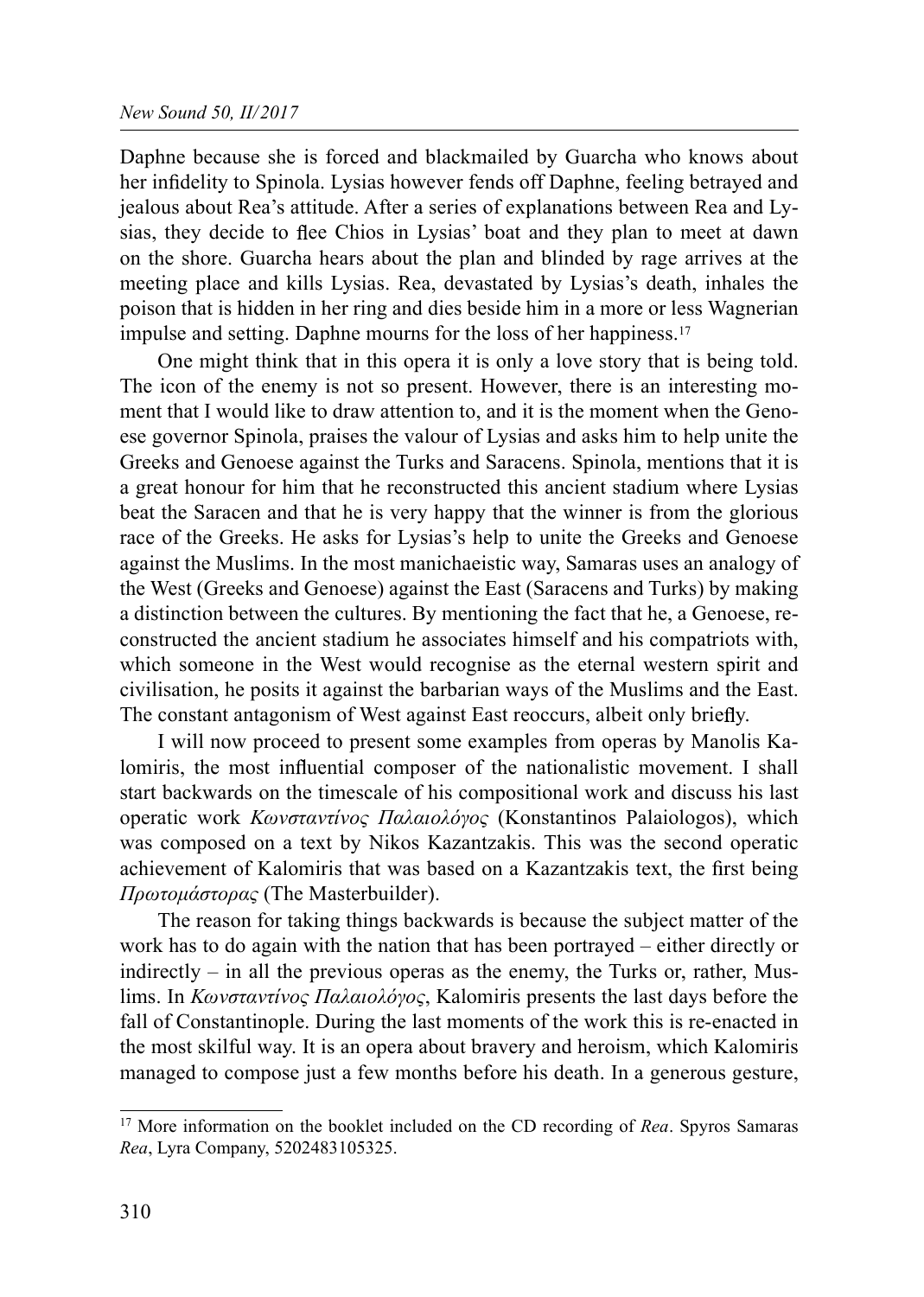the composer dedicated the opera to the Greeks, to a nation and a race that has suffered greatly, as he says. The plot starts in the square in front of the Palace. People are begging God and the Virgin Mary to save the city from siege. The Great Duke Notaras says that the wrath of God is a result of the alliance with the Francs. Pyrovatis (a name that literally means "the one who walks on fire") is a yurodivy, a holy fool, who plays the role of the people's conscience or personi es it, announces that the city will be occupied and destroyed. However, people feel uplifted and perform a litany in disbelief that the city will fall. Anna, the daughter of Notaras, seeks Konstantinos Palaiologos and meets him in order to declare her love for him. Anna suggests that they flee immediately but Palaiologos states that his position and inevitable duty is to stay, fight and, eventually, die. Anna says that she will stay with him till the end. Suddenly Charkoutsis, a Cretan captain, and his men appear, a brave small squad who have come to help the people of Constantinople since the Franks do not seem willing to do so. The Abbot, who is leading the crowd, asks Palaiologos to hand over his crown and authority because the Virgin Mary has requested so. Palaiologos manages to persuade him that everyone should fight together for the common good. During the liturgy that is performed, the crowd laments and Pyrovatis states that he sees an apparition of the Virgin Mary being wounded. What he actually sees is Anna Notara who is dying, fighting next to Palaiologos. Charkoutsis enters the Saint Sophia church, the symbol of Constantinople and of the Byzantine world, and announces the death of the Emperor. A threnody breaks out and the liturgy is interrupted. The wall in front of the altar cracks open, the voice of the Abbot covers the crowd's laments. An angel pushes the priest through the wall and hides him in order to finish the liturgy whenever the city is liberated again. The doors break open and the Turks move inside the church. Charkoutsis and his last two men draw their swords and people shout that one day, when the time comes and all the legends are fulfilled, Constantinople will return to the Greeks.<sup>18</sup>

The first example derives from a chorus in the first act, when the people say that they do not want the Turks, they do not want the Francs and that all they desire is to be free. Here, apart from the Turks, one can recognise another kind of enemy, the Francs, who only want to manipulate the Byzantine Empire. People do not want them, but they need them in order to repel the Turks. The Francs will never come and they will let Constantinople fall. Apparently, this has been the general belief of the Greek society for a long time, that the Greeks are a

<sup>&</sup>lt;sup>18</sup> Alexandros Charkiolakis, "Recapitulating the past: Manolis Kalomiris and his opera Konstantinos Palaiologos", in: Vesna Mikic et al. (Eds.), Between nostalgia, utopia and realities, Belgrade, Department of Musicology, Faculty of Music of the University of Arts, 2012, 229–240.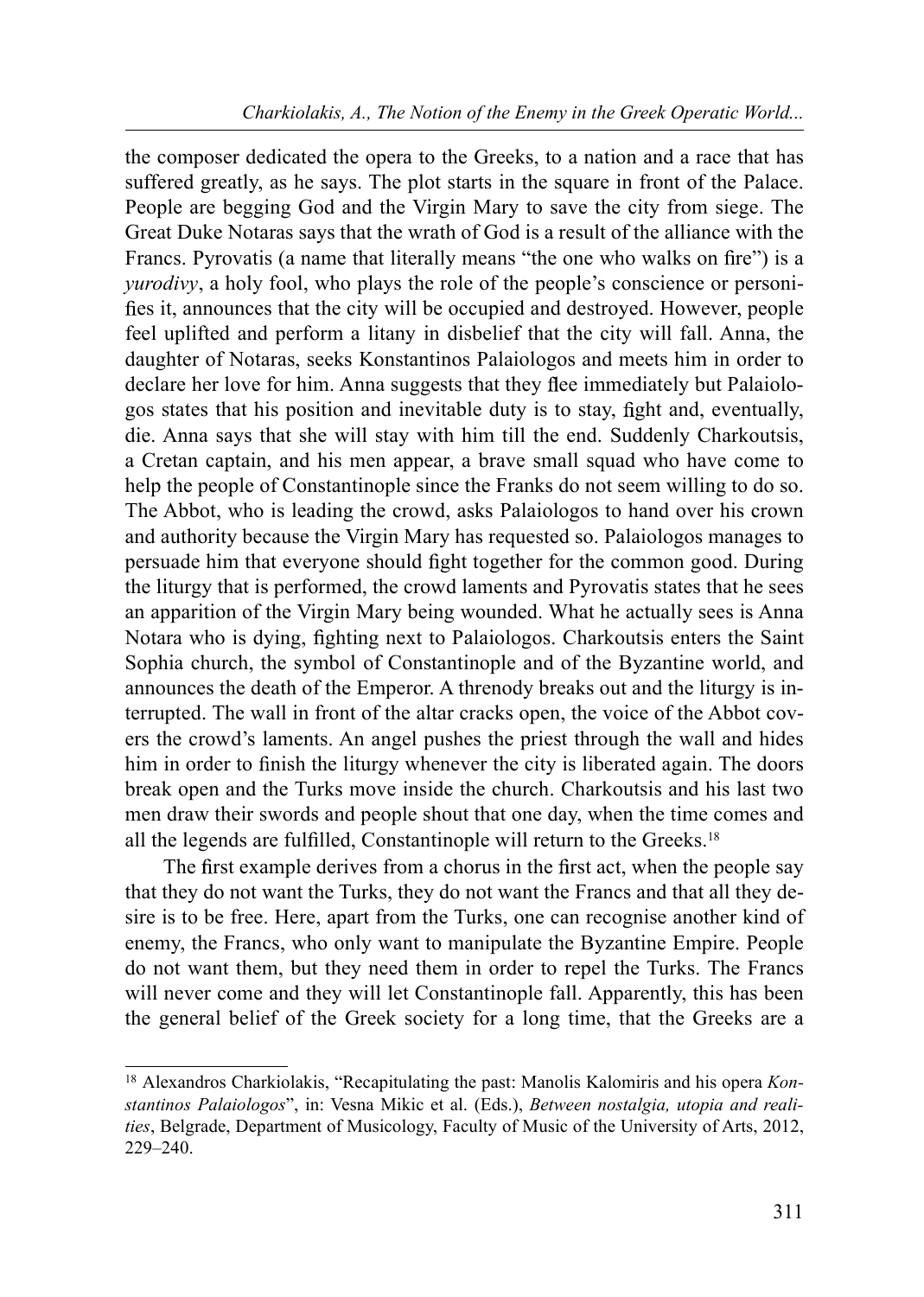### New Sound 50, II/2017

nation that cannot and should not be tied to any of the existing parallels of East or West but that it is better to stand alone, with pride and a clear national identity, a recurring idea that has appeared in different ways till today. Furthermore, during the whole course of the work, the spectator will encounter a variety of religious representations (a Holy Communion scene during the last act, several Byzantine hymns juxtaposed to original melodic material and other elements). The personification of the Virgin Mary and an extended understanding of Christianity are featured widely in the work. The Virgin Mary occupies an important position in the religious "mythology" of the Greeks. She is considered the holy saviour of the Nation and the hymn *Τη Υπερμάχω Στρατηγώ τα Νικητήρια* (To thee, the Champion Leader, we thy servants dedicate a feast of victory) is dedicated to her. This is actually the hymn that Kalomiris used in the final movement of his Symphony No. 1 *Της Λεβεντιάς* (of Valour), a milestone work in the history of the national school. In Κωνσταντίνος Παλαιολόγος, Virgin Mary picks up the dead body of Palaiologos and buries him deep in the foundations of the Church of Saint Sophia. The myth is that the Emperor was petrified and he will be resurrected when the time comes to liberate Constantinople. Kalomiris uses the Virgin Mary as an active character with her voice being heard towards the end of the work, saying that the wheel of time will change, that there will be a time that all of these will be hers again. The bravery of Constantinople's citizens is exalted in many cases, in the course of the work. The Turks are described as blood-thirsty barbarians, who break down the doors of the Saint Sophia church not to conquer but to slaughter the innocent and unarmed people.

Let me now try and offer a different perspective on the subject of the enemy. As my final example, I chose to discuss the first operatic work of the nationalistic movement, the  $\Pi_{\rho\omega\tau\omega\mu\alpha\sigma\tau\sigma\rho\alpha\alpha}$  (The Masterbuilder). This was actually the first work by Kazantzakis that Kalomiris decided to put to music. There, the enemy does not have to do with ethnic or religious characteristics, it is not a different nation, it is something more transcendent and lucid: fate. The hero is a Nietzschean character, a human that surmounts all difficulties and will do anything to succeed. The synopsis is as follows: a bridge has just been built, but the prophecy is that the bridge will collapse unless someone is sacrificed for it. The Masterbuilder is in love with Smaragda, the daughter of the Governor. The Governor, in return for the building of the bridge, proclaims his will to give anything that the Masterbuilder wants. He states that he would like a palace for him and his beloved. But before mentioning her name, the Masterbuilder challenges fate, and the bridge collapses. The Old Mother appears on the scene, accusing the Masterbuilder that he challenged fate and for the bridge to be stable, he needs to sacrifice his beloved one. The Governor asks for the name of the Masterbuilder's beloved but he refuses to say it. The Governor commands that they place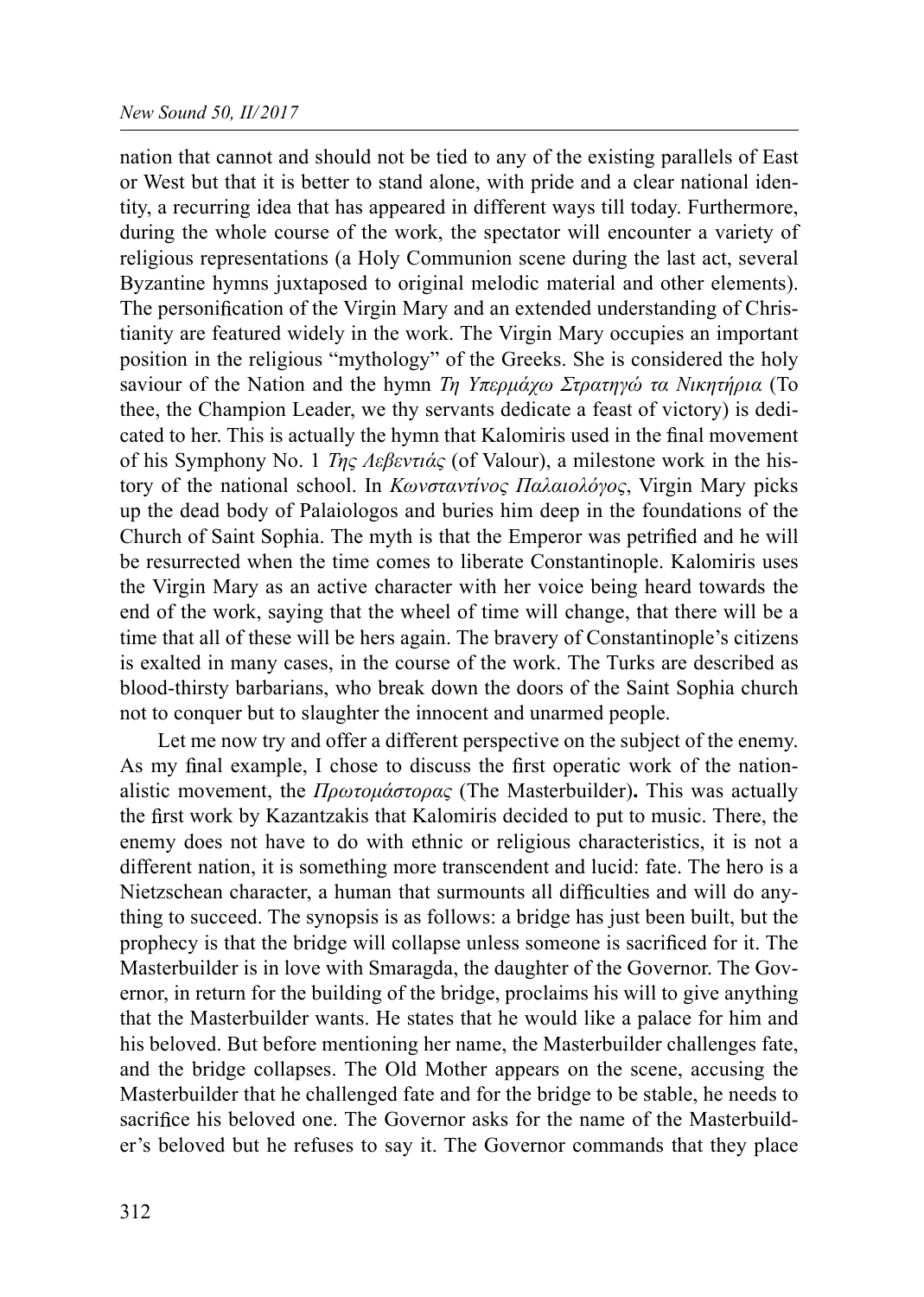the Masterbuilder inside the foundations of the bridge and bury him alive. Suddenly, Smaragda comes out of the crowd and states that she is the Masterbuilder's loved one. The Governor on the one hand curses her and, on the other, he becomes extremely saddened because of the forthcoming loss of his only child. Smaragda moves forward and is buried alive in the foundations of the bridge. The Masterbuilder suppresses his grief and supervises the building with great pain and sadness. In the end, he excels and he overcomes his sentiment and fate. The bridge is built, stabilised and secured. The Masterbuilder leaves with pride, stating that his job is done here.<sup>19</sup>

Here is a different type of the enemy element. Ill fate needs to be overcome. The Πρωτομάστορας is based on a folk legend that actually exists in many Balkan countries. The Masterbuilder is the man who governs his fate; he overcomes difficulties, a larger-than-life character that needs to elevate himself above human standards. His inner, weak self is the enemy and he invests all his efforts into conquering it.

As we have seen, the national element in its polemical sense has been presented in various aspects of the Greek operatic scene. The icon of the enemy has been used mainly in order to juxtapose the icon of the hero, the person who through his or her general beliefs regarding the nation, race, even religion, is different from others who do not share their common past, destiny and beliefs. Therefore, the enemy has been used as a yardstick for positioning the inner self, for adding the nation on the map and showing the world all those notions of bravery, chivalry, manhood and willingness. Also, it has become evident that the enemy lies within each and every one of us. A weakness that one needs to overcome in order to meet destiny, to become the one that will change fate.

It becomes quite evident that the philosophical world in which all these works exist, mainly touches upon a single quality that seems to be addressed as an exclusive Greek quality. This is heroism. A nation that searches for answers concerning its own existence seems to be in need of a nostalgic, heroic approach to the common past that will actually be projected to contemporary society and will rely upon it also in direct connection to a past that one is proud to be a part of.

<sup>&</sup>lt;sup>19</sup> Olympia Frangou-Psychopaidi, Η Εθνική Σχολή Μουσικής: προβλήματα ιδεολογίας [The National School of Music: Ideological problems], Athens, Idryma Mesogeiakon Spoudon, 1990, 140–142.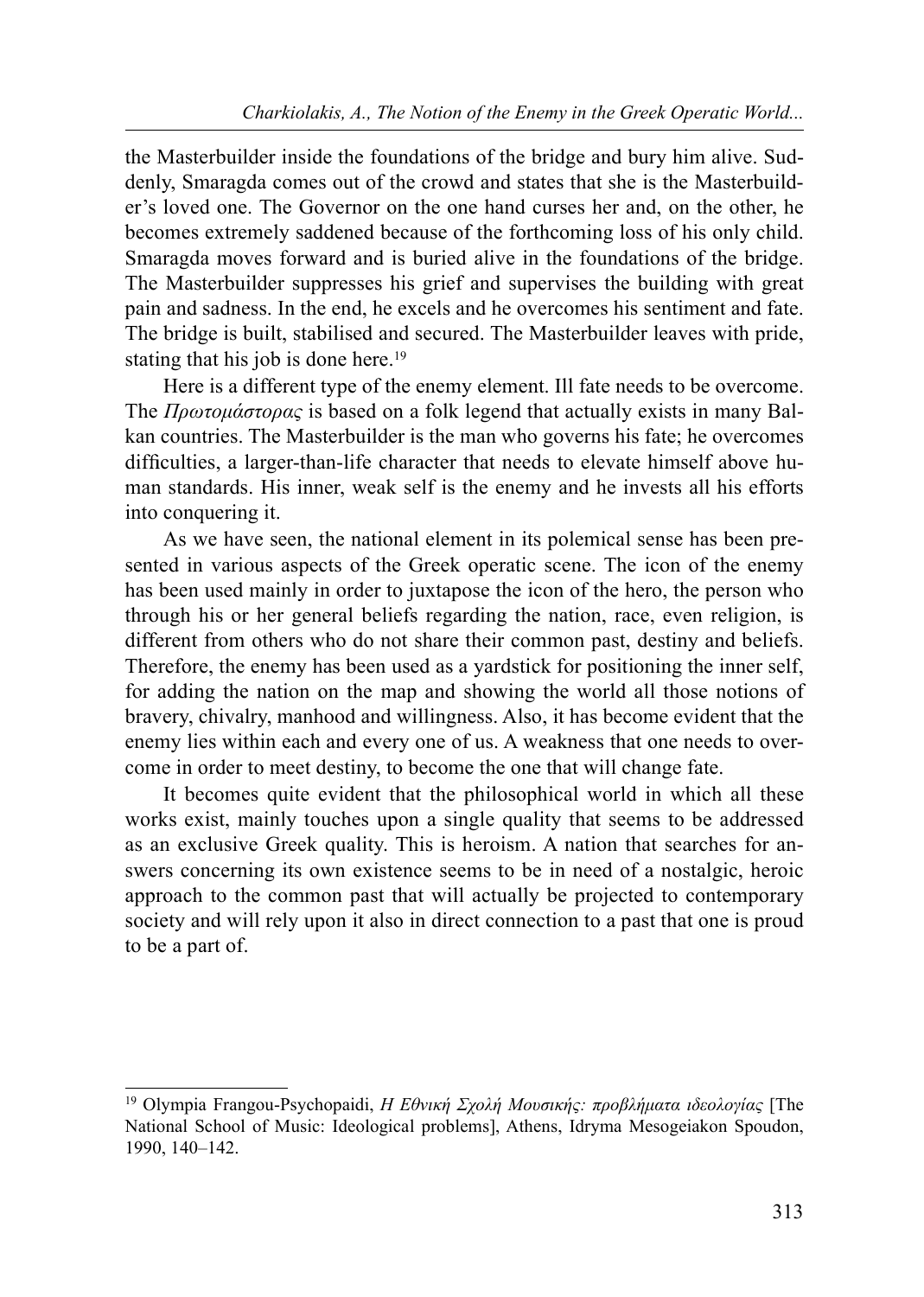#### Works cited

- Charkiolakis, Alexandros: "Music in the first modern Olympiad in Athens in 1896: Cultural and social trends", Mousikos Logos. Vol. 1 (2014), http://m-logos.gr/downloads/articles/i0001/m-logos-i0001-a0009-charkiolakis.pdf
- ---: "Recapitulating the past: Manolis Kalomiris and his opera Konstantinos Palaiologos", in: Vesna Mikić et al. (Eds.), Between nostalgia, utopia and realities. Belgrade: Department of Musicology University of Arts Belgrade, 2012, 229–240.
- Clogg, Richard: A Concise History of Greece. Cambridge: Cambridge University Press, 2013.
- Frangou-Psychopaidi, Olympia: Η Εθνική Σχολή Μουσικής: προβλήματα ιδεολογίας [The National School of Music: Ideological problems]. Athens: Idryma Mesogeiakon Spoudon, 1990.
- Kardamis, Kostas: Νικόλαος Χαλικιόπουλος Μάντζαρος: Ενότητα μέσα στη πολλαπλότητα [Nikolaos Chalikiopoulos Mantzaros: Unity within multiplicity]. Corfu: Etaireia Kerkyraikon Spoudon, 2008.
- Kalogiannis, G. H.: Ο Νουμάς και η εποχή του 1903–1931 [Noumas and its time 1903-1931]. Athens: Epikairotita, 1984.
- Kalomiris, Manolis: Η ζωή μου και η τέχνη μου, απομνημονεύματα 1883–1908 [My Life and My Art, Memoirs 1883–1908]. Athens: Nefeli Editions, 1988.
- Lavrangas, Dionysios: Τα απομνημονεύματά μου [My memoirs]. Athens: Govostis, 2009.
- Leotsakos, Giorgos: Σπύρος Σαμάρας 1861–1917: ο μεγάλος αδικημένος της έντεχνης ελληνικής μουσικής, δοκιμή βιογραφίας [Spiros Samaras 1861–1917: The great underclassed of greek art music, an attempt for a biography]. Athens: Benaki Museum Editions, 2013.
- Maliaras, Nikos and Alexandros Charkiolakis (eds.): Μανώλης Καλομοίρης: 50 χρόνια μετά [Manolis Kalomiris: 50 years after]. Athens: Fagotto Books, 2013.
- Romanou, Kaiti: Έντεχνη Ελληνική Μουσική στους Νεότερους Χρόνους [Greek Art Music during Modern Times]. Athens: Koultoura Editions, 2006.
- Samson, Jim: Music in the Balkans. Leiden: Brill, 2013.
- Tzermpinos, Stelios N.: Φιλαρμονικά Ζακύνθου (1816–1960) [About Philharmonics in Zante (1816-1960)]. Zante: Filomousiki Kinisi Zakynthou, 1996.
- Vournas, Tassos: Σύντομη Ιστορία της Ελληνικής Επανάστασης [A Concise History of Greek Revolution]. Athens: Patakis Editions, 1999.
- Xepapadakou, Avra: Παύλος Καρρέρ [Pavlos Carrer]. Athens: Fagotto Books, 2013.

#### Summary

In this article I will start by giving an overview of the musical situation since the establishment of the modern Greek state focusing in part on the foundations of art music in the geographical area that includes contemporary Greece. For this reason, I use as an initial point the operatic world of the Ionian islands and the established composers there, along with a description of the situation. Moreover, I introduce some of the operas that Greek